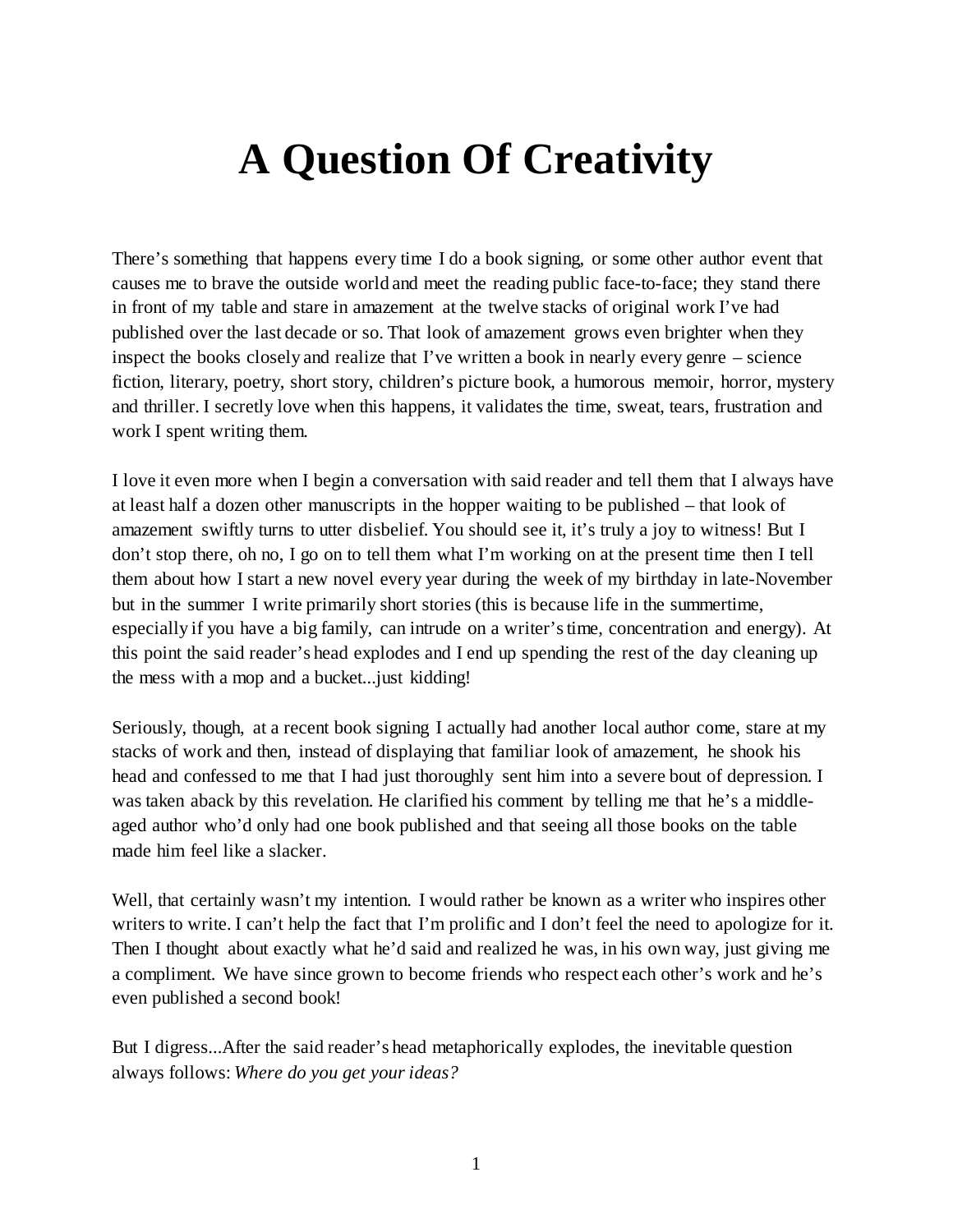It's the dreaded question every published writer is asked at some point in his/her career and there's not a damn thing you can do about it but bite your tongue and answer it as best as you can. I know this sounds rude but there are two things a reader must understand; the first is that any writer worth his salt lives in a constant state of creativity - the writer is immersed in it, breathes it, eats it, drinks it, showers in it and yes, even sleeps in it. It's in everything the writer sees, smells, hears, tastes and touches. It's in the way someone phrases a memorable statement, it's in the way someone looks at you, the way someone walks, acts or believes. It's in the smallest and biggest of things, like the way a flower can be carnivorous or the specific scent a breeze carries with it on a summer night. It's in the way a cloud catches a ray of light or the way a giant 747 lands on the tarmac or the way a tornado breathes itself full of life. To a writer, creative possibilities are everywhere and never ending.

The second thing a reader must understand about a writer is that a writer assumes everyone is living in this same, unending creative world he/she is living in. It being such a huge, normal part of the writer's everyday life, it actually comes as a surprise when he/she meets someone with little or no creativity or imagination. When this poor person's malady does finally sink in, we pity him/her for a mini-micro-second, readjust our thinking then realize that's it's all right, because our job is to fill those sadly empty, foreign imaginations with people and sounds and pictures and possibilities. Humanity can easily be split into two groups of people, those who read and those who write (There is a third group, *people who don't read*, but writers don't acknowledge them because they're truly lazy, lost souls).

So here's what I'm going to do...I'm going to try to answer that dreaded question: *Where do you get your ideas?* as specifically and truthfully as possible, just remember that I'm only speaking for myself. I leave other writers to their own devices...

The most important thing a writer must do is have his/her mind constantly open and receptive for the possibility of an idea. A bank vault can't be filled with cash unless the door is open. Here's an example: A few years ago my son became a firefighter for the City of Fox Lake, Illinois, it was an absolute surprise to me as my son had never expressed any interest in such a vocation before. Needless to say, I was proud as a prize-winning heifer at the Lake County Fair as my son sat me down and told me the story of how it all came about. I listened with an open, receptive mind, filing away every important detail for later use. For a month, my subconscious mind chewed on this information, fueled on by endorphins of pride, then it happened...I had a dream about what it would be like to be a firefighter in the year 2070. When I woke up the next morning I had the main plot and the subplots fully realized, I had the main and secondary characters worked out and named, I had the antagonist and his reasons for being so, completely developed, I had the various action scenes fully visualized. It was like a miracle. All I had to do was sit down and write the book. I quickly filled pages and pages of my journal (which I keep by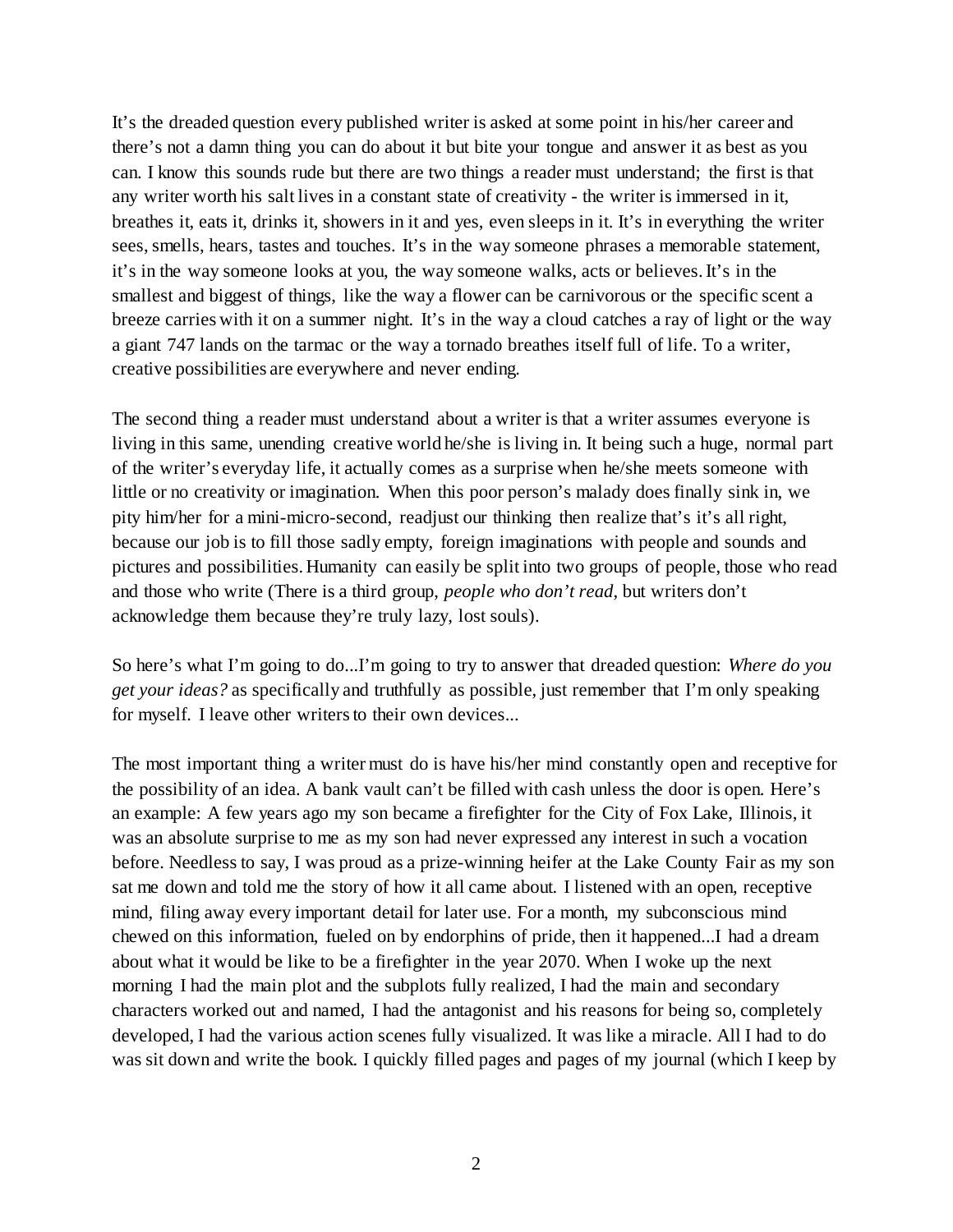my bedside for such an emergency) with the elements of everything I'd dreamt – the book later became "Firefighter 2070: Flashover Point" and it was published by Champagne Books in 2012.

This doesn't just happen, a writer has to train his mind to be open and receptive and only then will such breakthroughs occur, if you're truly skilled at it, on a semi-regular basis. I've had this experience many times.

Another thing a writer does to foster ideas is to talk less but look and listen more. Whenever I'm in a crowd of people, I sit back and watch...I observe people with the concentration of an eagle seeking its prey. Every person is different, unique, every person has their own style of doing everything and I love witnessing this whenever I can. On many occasions I've been accused of being anti-social when in reality, it's completely the opposite. I can't tell you the number of people I've observed or known that have made it into one of my stories (my wife once bought me a T-shirt with the warning: *"Be Careful, You Might End Up In My Novel"* splashed in bold black letters on the front). Sometimes I even bring my journal to the mall, find a bench and watch people for hours. The material a writer gets from doing something like this is priceless but be careful not to look suspicious, apparently, in a little turn of irony, I was being observed by mall security video police and a security guard actually came up to me once and asked me what I was doing.

Something I've found very easy and effective for creating new ideas is the *What If?* technique. I asked myself, *What if a man could fly tornadoes?* The answer was my 2004 novel, "The Funnel Flyer." I asked myself, *What if the Second Coming is actually an attack by an alien strike force?* The answer was my 2015 novel, "Second Coming." The *What If?* technique can be used for any genre of writing. Try it yourself when you've run out of ideas, it'll work beautifully.

I've culled ideas from reading books, watching a science documentary or from listening to a particularly good song (sometimes even the title of a song sets my imagination off). Just be careful you don't steal the main idea, main characters or any lines of text from any of these motivators, this amounts to plagiarism and that isn't a good thing. The idea is to absorb and develop your own original ideas. "Growing Young," a story in my first collection of sci-fi short stories, "Till Heaven and Earth Pass," is about a ship of human colonists and their families who stumble across a white hole in deep space. A white hole is the opposite of a black hole and the crew soon learns that time is going in reverse because of this. How they deal with this conundrum is the crux of the story. "Growing Young" was the result of watching a documentary about the strange wonders of the universe; one of the strange wonders of the universe was a white hole. I took it from there.

A person you can steal from is yourself. A common tool many writers use is to take situations and characters from their own lives. But I strongly encourage you to expand and exaggerate on